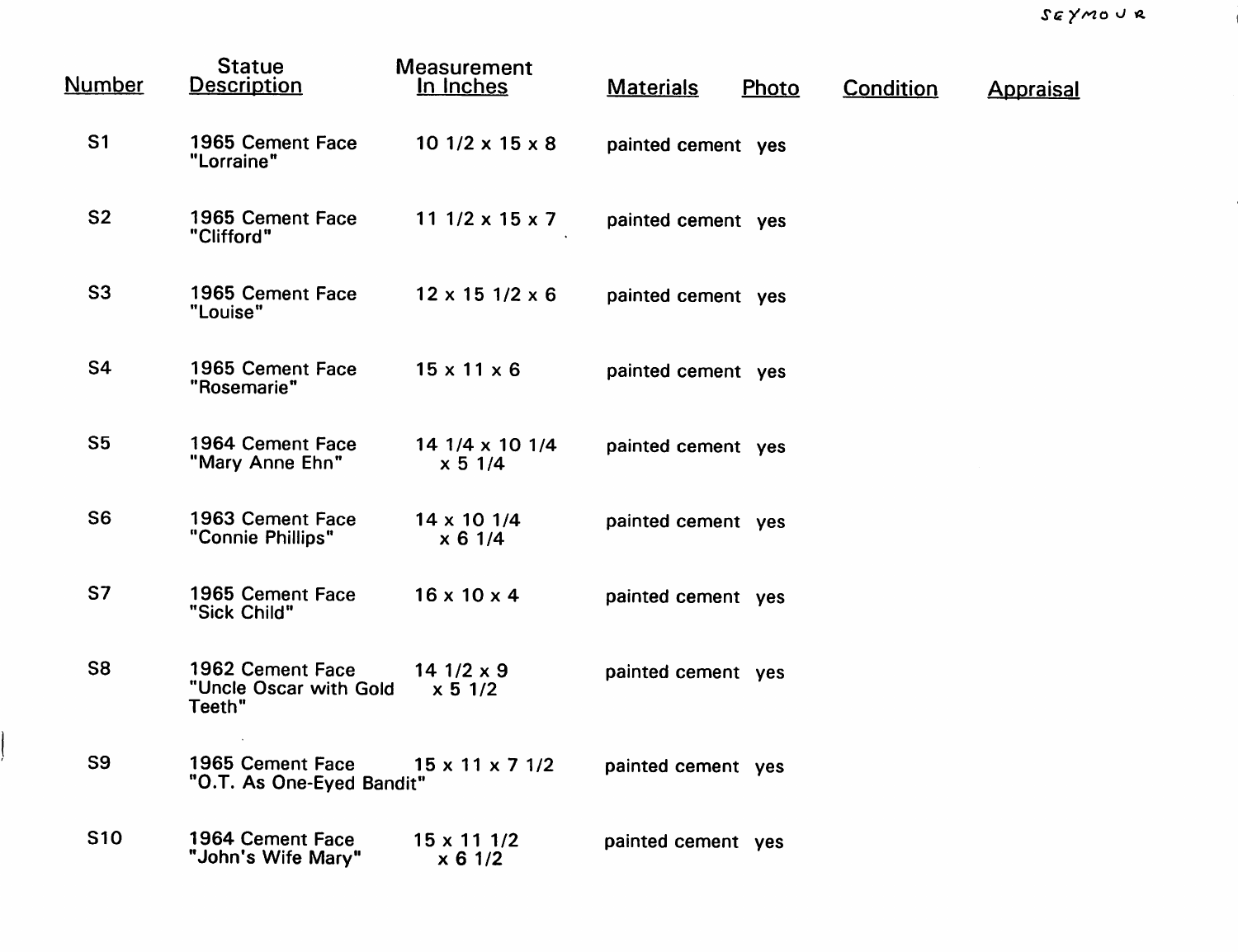| <b>Number</b>   | <b>Statue</b><br><b>Description</b>                                     | <b>Measurement</b><br>In Inches | <b>Materials</b>   | Photo | Condition | <b>Appraisal</b> |
|-----------------|-------------------------------------------------------------------------|---------------------------------|--------------------|-------|-----------|------------------|
| <b>S11</b>      | 1972 Carmen Miranda                                                     | $21 \times 16 \times 8$         | painted cement yes |       |           |                  |
| <b>S12</b>      | 1970 Cement Wall<br>Plaque - "Mary Anne<br>with Long Braid"             | $37 \times 12 \times 8$         | painted cement yes |       |           |                  |
| <b>S13</b>      | <b>Cement Face</b><br>"Old Trapper Self<br>Portrait"                    | $17 \times 11$ $1/2 \times 6$   | painted cement yes |       |           |                  |
| S14             | <b>Unknown Girl Plaque</b>                                              | $17 \times 11$ $1/2 \times 5$   | painted cement yes |       |           |                  |
| S <sub>15</sub> | 1970 Cement Face<br>"Lorraine with Rose<br><b>Braid</b> "               | $23 \times 6 \times 5$ 1/2      | painted cement yes |       |           |                  |
| S <sub>16</sub> | Hands & Arms                                                            |                                 | painted cement yes |       |           |                  |
| <b>S17</b>      | <b>Box of Feet</b>                                                      |                                 | painted cement yes |       |           |                  |
| <b>S18</b>      | 1972 Judy with Long<br><b>Braid</b>                                     | $34 \times 6 \times 6$          | painted cement yes |       |           |                  |
| <b>S19</b>      | <b>Judy Blond</b><br><b>Granddaughter with</b><br><b>Hands</b>          | $30 \times 10$ 1/2 $\times$ 6   | painted cement yes |       |           |                  |
| <b>S20</b>      | 1969 11 Cast Painted<br>Feet, 2 Child Faces<br>- Steve Red, Steve Green | $8 \times 6 \times 2$           | painted cement yes |       |           |                  |

 $\sim 10^{-1}$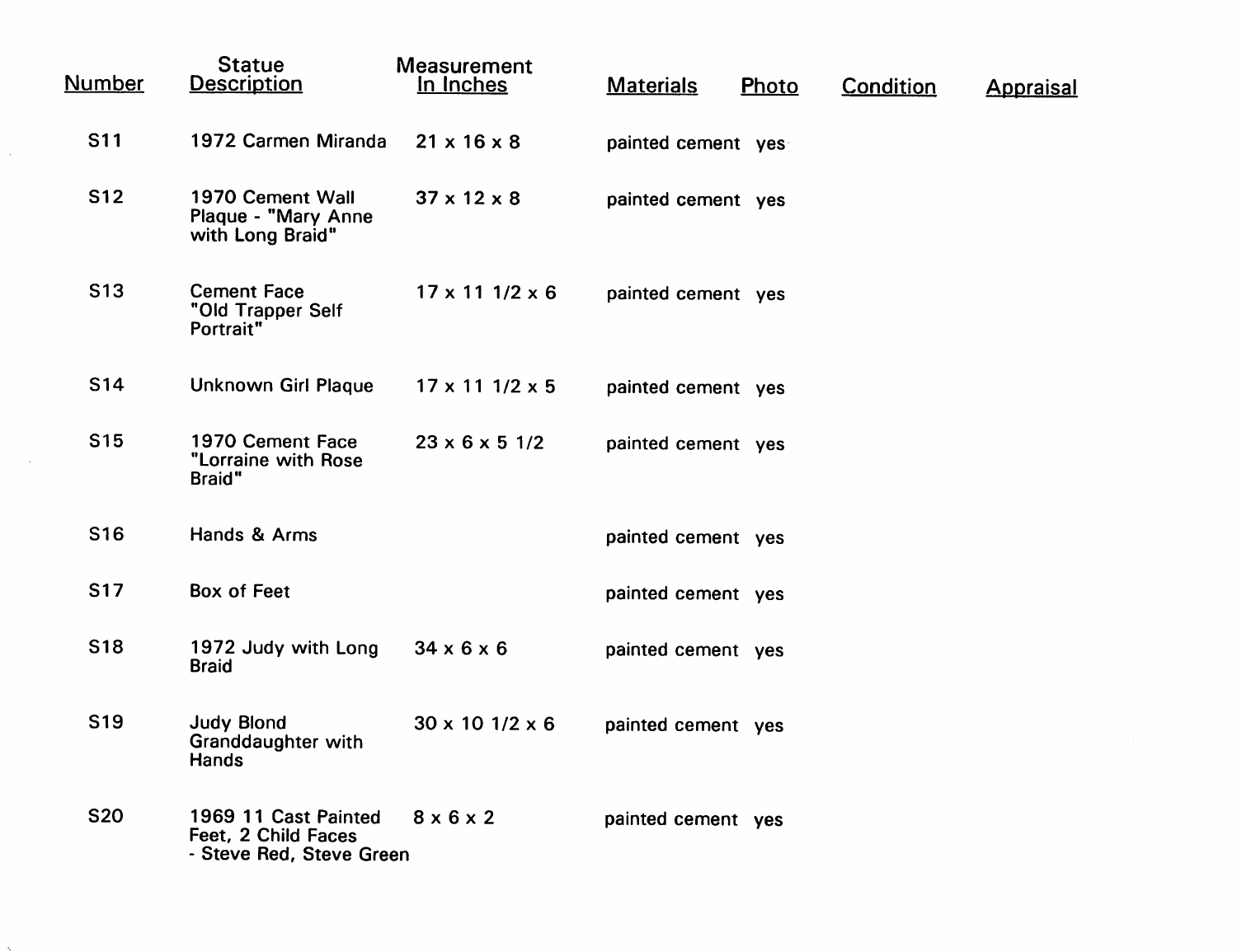| <b>Number</b> | <b>Statue</b><br><b>Description</b>                                              | <b>Measurement</b><br>In Inches | <b>Materials</b>   | Photo | <b>Condition</b> | <u>Appraisal</u> |
|---------------|----------------------------------------------------------------------------------|---------------------------------|--------------------|-------|------------------|------------------|
| <b>S21</b>    | <b>9 Cast Painted</b><br>Hands, 3 Arms with<br><b>Hands</b>                      | $8 \times 6 \times 2$           | painted cement yes |       |                  |                  |
| <b>S22</b>    | 1970 Cement Face<br>"Louise with Long<br><b>Braids</b> "                         | $33 \times 17 \times 7$         | painted cement yes |       |                  |                  |
| <b>S23</b>    | 1970 Cement Circular<br>Plaque, "Judy & Guns"                                    | $18 \times 18 \times 6$         | cement             | yes   |                  |                  |
| <b>S24</b>    | 1968 Lifesize Cement<br>Bust, "Mary Esther"<br>$(O.T.$ Wife)                     | $27 \times 17 \times 10$        | painted cement yes |       |                  |                  |
| <b>S25</b>    | 1965 Lifesize Cement<br>Head on Metal Base,<br>"John Ehn Self Portrait"          | $25 \times 12 \times 8$         | painted cement yes |       |                  |                  |
| <b>S26</b>    | 1970 Lifesize Grey<br>Cement Bust of O.T.                                        | $28 \times 21 \times 10$        | cement             | yes   |                  |                  |
| <b>S27</b>    | 1970 Lifesize Grey<br>Cement Bust of O.T.                                        | $29 \times 20 \times 11$        | cement             | yes   |                  |                  |
| <b>S28</b>    | 1968 Lifesize Bust O.T. 29 1/2 x 22                                              | x 10 1/2                        | painted cement yes |       |                  |                  |
| <b>S29</b>    | 1967 Cement Lifesize<br><b>Bust "Buxom Blonde"</b>                               | $301/2 \times 18 \times 12$     | painted cement yes |       |                  |                  |
| <b>S30</b>    | 1970 Legs Mounted with 19 x 19 x 2<br><b>Cement Humorous</b><br><b>Tombstone</b> |                                 | painted cement yes |       |                  |                  |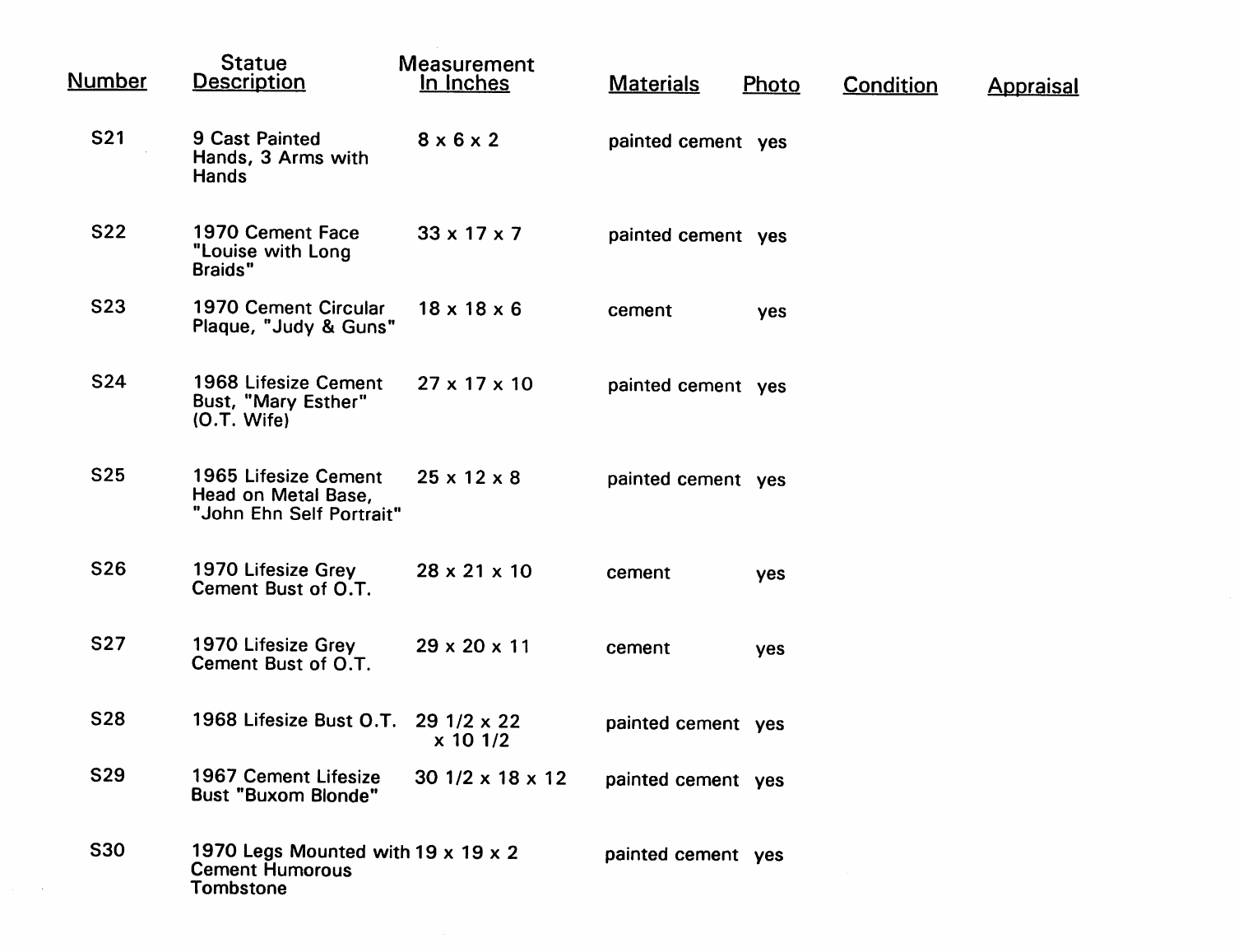| <u>Number</u>   | <b>Statue</b><br><b>Description</b>                       | <b>Measurement</b><br>In Inches | <b>Materials</b> | Photo | Condition | <b>Appraisal</b> |
|-----------------|-----------------------------------------------------------|---------------------------------|------------------|-------|-----------|------------------|
| OT <sub>1</sub> | 1960 Stuffed Frog on<br>Wood Base - "Hondo"               | $4 \frac{3}{4} \times 5$ circle |                  |       |           |                  |
| OT <sub>2</sub> | 1961 Fish Head on<br><b>Wood Base</b>                     | $15 \times 13$ $1/2 \times 8$   |                  |       |           |                  |
| OT <sub>3</sub> | 1961 Large Fish Head<br>on Wood Base                      | $22 \times 15$ 1/2 $\times$ 13  |                  |       |           |                  |
| OT <sub>6</sub> | 1963 Coiled Rattlesnake 18 x 5<br>on Board with Rope Trim |                                 |                  |       |           |                  |
| OT <sub>7</sub> | 1971 Cougar Head on<br>Carved Board                       | $151/2 \times 61/2$             |                  |       |           |                  |
| OT13            | 1973 Memory Board<br>with Small Animal Head<br>and Skin   | $37 \times 15$ 1/2 $\times$ 3   |                  |       |           |                  |
| OT14            | 1973 Memory Board<br>with Skunk Hide and Skull            | $25 \times 25 \times 4$         |                  |       |           |                  |
| OT15            | 1975 Memory Board<br><b>All Golden Tones</b>              | $31 \times 17$ $1/2 \times 4$   |                  |       |           |                  |
| <b>OT16</b>     | 1970 Memory Board<br>mostly Knives                        | $38 \times 15$ 1/2 $\times$ 4   |                  |       |           |                  |
| <b>OT17</b>     | 1969 Memory Board<br>with Ivory Pirate Gun                | 35 $1/4 \times 24 \times 4$     |                  |       |           |                  |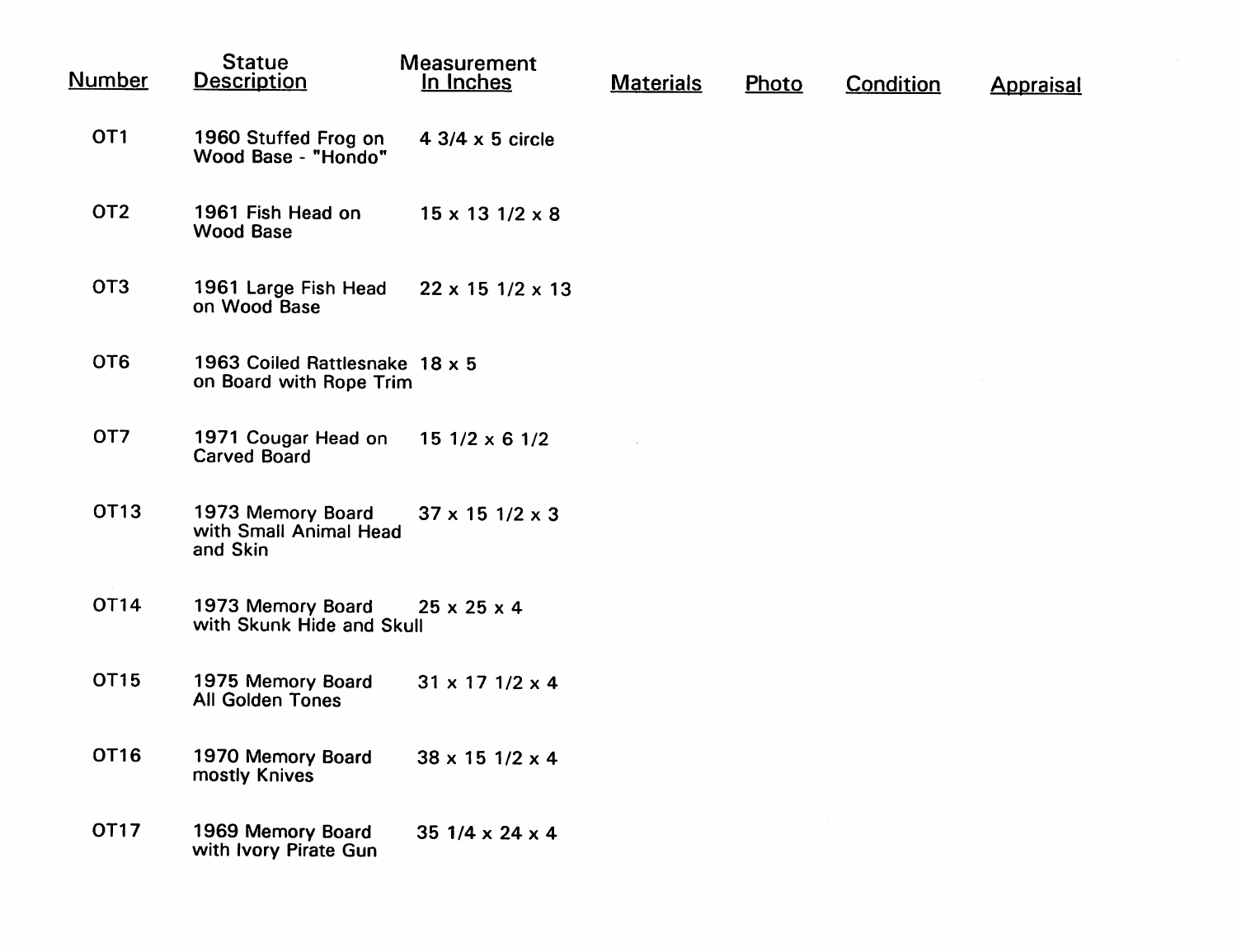| <u>Number</u>    | <b>Statue</b><br><b>Description</b>                   | <b>Measurement</b><br>In Inches   | <b>Materials</b> | Photo | <b>Condition</b> | <b>Appraisal</b> |
|------------------|-------------------------------------------------------|-----------------------------------|------------------|-------|------------------|------------------|
| OT18             | 1970 Memory Board                                     | $291/2 \times 281/2 \times 3$     |                  |       |                  |                  |
| OT <sub>19</sub> | 1971 Memory Board                                     | $291/2 \times 281/2 \times 3$     |                  |       |                  |                  |
| <b>OT20</b>      | 1972 Memory Board<br>with Paint Brush and<br>Obsidian | $28 \times 27 \times 3$           |                  |       |                  |                  |
| OT21             | 1971 Memory Board<br>with Red Leather and Skin        | 63 $1/2 \times 36 \times 7$ 1/2   |                  |       |                  |                  |
| <b>OT22</b>      | 1970 Small Board with<br><b>Fishnet and Obsidian</b>  | 41 $1/2 \times 11$ $1/2 \times 3$ |                  |       |                  |                  |
| OT23             | 1968 Memory Board<br>with Guns and Snake<br>Cane      | $45 \times 22 \times 3$           |                  |       |                  |                  |
| <b>OT24</b>      | 1970 Small Board<br><b>Resin and Fishnet</b>          | $37 \times 10$ 3/4 $\times$ 3     |                  |       |                  |                  |
| OT26             | 1967 Memory Board<br>with Pighead and Sword           | $35 \times 38$ 1/2 $\times$ 10    |                  |       |                  |                  |
| <b>OT43</b>      | 1968 Big Bear Board                                   | $79 \times 96 \times 10$          |                  |       |                  |                  |
| <b>OT46</b>      | 1964 "Outside" Board<br>of Guns                       | $40 \times 50$                    |                  |       |                  |                  |
| OT47             | 1964 "Outside" Board<br>of Guns                       | $36 \times 70$                    |                  |       |                  |                  |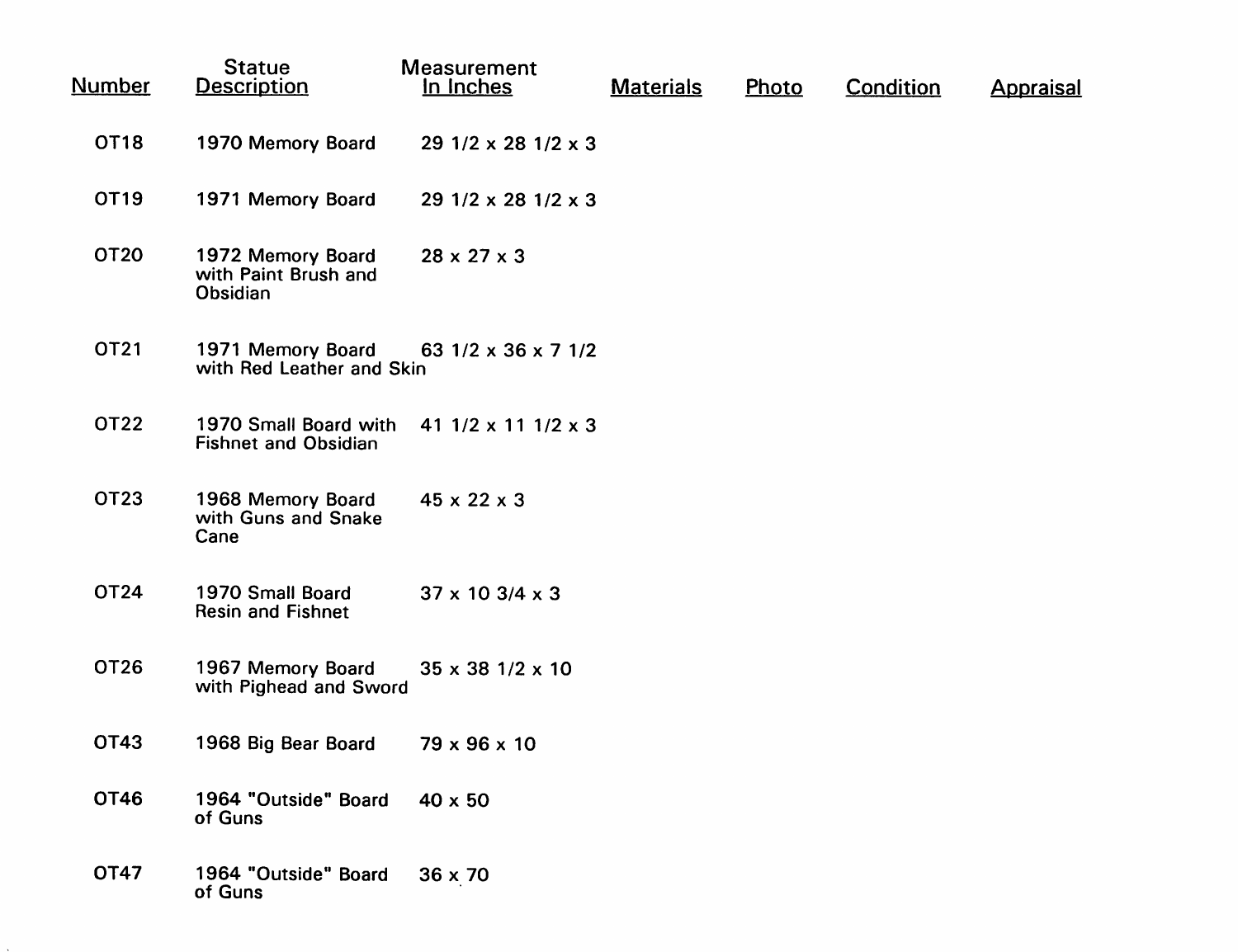| Number      | <b>Statue</b><br><b>Description</b>                                                 | <b>Measurement</b><br>In Inches | <b>Materials</b> | Photo | Condition | <b>Appraisal</b> |
|-------------|-------------------------------------------------------------------------------------|---------------------------------|------------------|-------|-----------|------------------|
| OT51        | 1968 Memory Board<br>with Hearts, Horshoes<br>and Eyeglass Case                     | $53 \times 28 \times 5$ 1/2     |                  |       |           |                  |
| <b>OT52</b> | 1968 Small Board with $24 \times 20 \times 2$<br><b>Rifle Shells and Sea Shells</b> |                                 |                  |       |           |                  |
| OT54        | 1969 Board with Rifles<br>and Horseshoes                                            | $62 \times 24 \times 4$         |                  |       |           |                  |
| OT59        | 1961 Photo Boards with 28 x 60<br>Guns on Frame                                     |                                 |                  |       |           |                  |

 $\sim$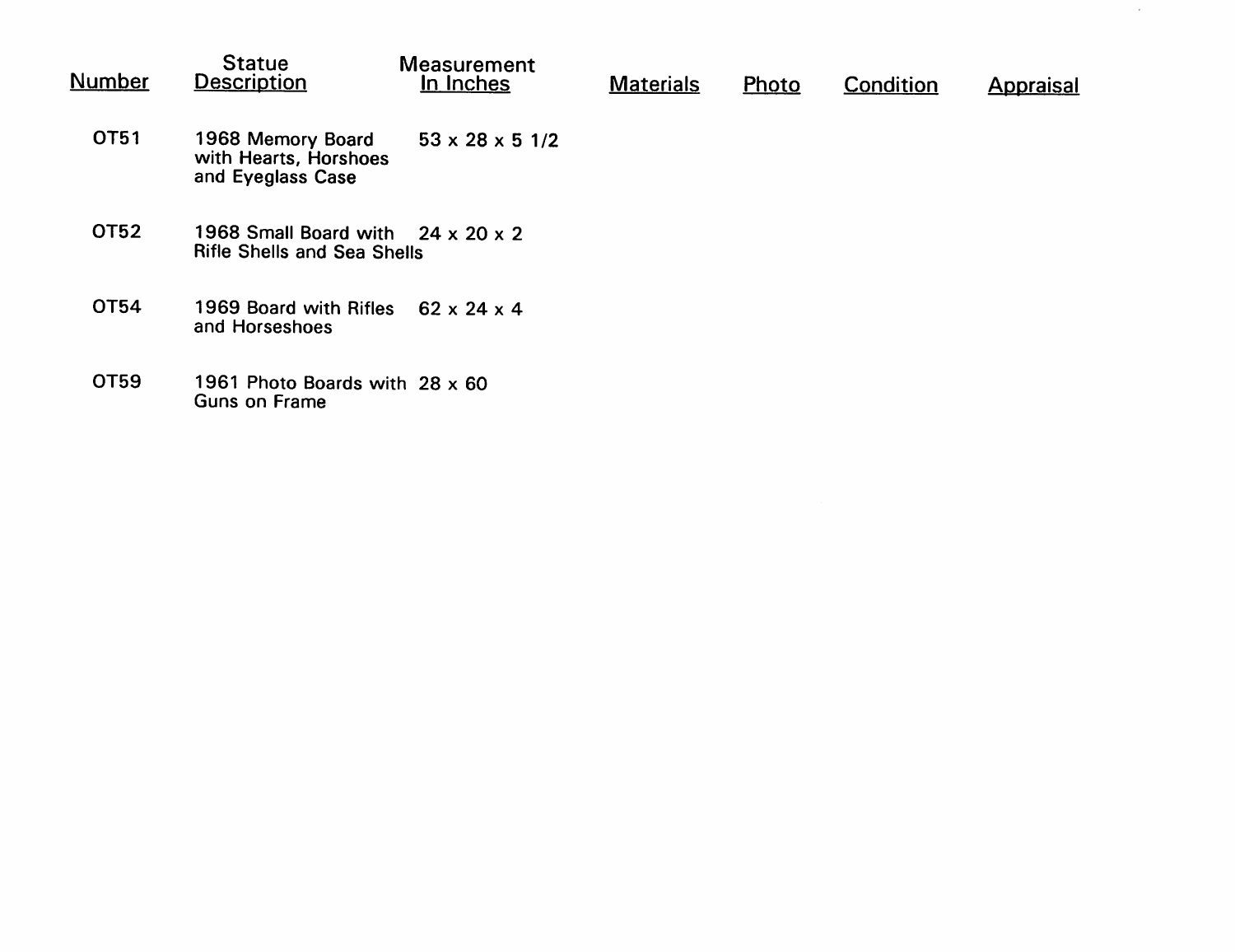| <b>Number</b>   | <b>Statue</b><br><b>Description</b>                                                   | <b>Measurement</b><br>In Inches | <b>Materials</b> | Photo | <b>Condition</b> | <b>Appraisal</b> |
|-----------------|---------------------------------------------------------------------------------------|---------------------------------|------------------|-------|------------------|------------------|
| OT4             | 1962 Objects painted<br>by Old Trapper Indian<br>Face                                 |                                 |                  |       |                  |                  |
| OT <sub>5</sub> | 1960 - 70 Large Box<br>Containing 20 "Indian"<br>Clubs, Spears, etc.,<br>made by O.T. |                                 |                  |       |                  |                  |
| OT <sub>8</sub> | (Included with OT11)                                                                  |                                 |                  |       |                  |                  |
| OT <sub>9</sub> | 1961 1 Large Painting                                                                 |                                 |                  |       |                  |                  |
| <b>OT10</b>     | 1962 6 Large Photo<br><b>Picture Boards</b>                                           |                                 |                  |       |                  |                  |
| <b>OT11</b>     | 1962 Large Box with<br>13 Photo Boards and<br><b>Pictures and 7 Bibles</b>            |                                 |                  |       |                  |                  |
| OT12            | 1966 Badger Board with<br>Indian Document on Hide                                     |                                 |                  |       |                  |                  |
| OT25            | 1965 4 Large Portraits<br>of O.T. and Mary Ehn                                        |                                 |                  |       |                  |                  |
| <b>OT27</b>     | 1969 1 Mounted Stingray<br>1 "Face Steve" and<br><b>Horsenail Plaque</b>              |                                 |                  |       |                  |                  |
| <b>OT28</b>     | 1962 Coyote Rug with<br>Red and Green Felt Back                                       |                                 |                  |       |                  |                  |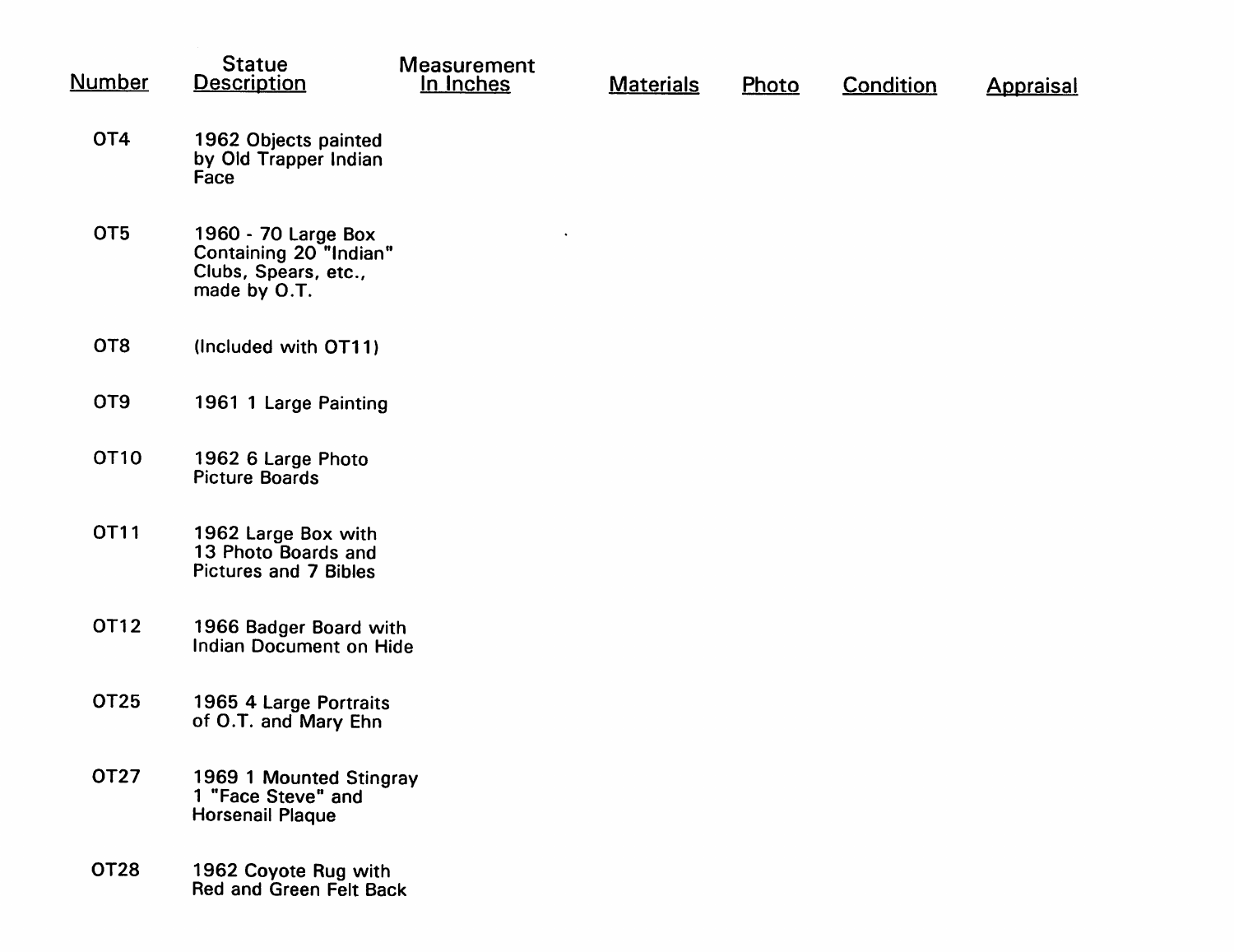| <u>Number</u> | <b>Statue</b><br><b>Description</b>                                                                            | <b>Measurement</b><br>In Inches | <b>Materials</b> | Photo | <b>Condition</b> | <b>Appraisal</b> |
|---------------|----------------------------------------------------------------------------------------------------------------|---------------------------------|------------------|-------|------------------|------------------|
| OT29          | 1963 1 Fox and 1 Skunk<br>Rug, Red and Green Felt<br><b>Back</b>                                               |                                 |                  |       |                  |                  |
| <b>OT30</b>   | 1964 Large Boarhead<br>and Rug, Red and Green<br><b>Felt Back</b>                                              |                                 |                  |       |                  |                  |
| <b>OT31</b>   | 1974 21 "Memory Bottles"<br>Large Jars Filled with<br>Memorabilia                                              |                                 |                  |       |                  |                  |
| <b>OT31A</b>  | 1960 Large Box containing<br>Objects from front of<br>Office - Snowshoes, Ski<br>Poles, Spears, etc. 25 pieces |                                 |                  |       |                  |                  |
| <b>OT32</b>   | 1974 5 Memory Bottles                                                                                          |                                 |                  |       |                  |                  |
| OT33          | 1969 Hanging Door<br>Divider Strings Made of<br>Shells and Plastic from<br>O.T. Dining Room                    |                                 |                  |       |                  |                  |
| <b>OT33A</b>  | 1963 Small Stuffed<br>Peccary                                                                                  |                                 |                  |       |                  |                  |
| <b>OT34</b>   | 1964 Large Peccary<br>(Stuffed) with Baby Peccary                                                              |                                 |                  |       |                  |                  |
| <b>OT35</b>   | 1970 Gun & Knife Board<br>on Beam                                                                              |                                 |                  |       |                  |                  |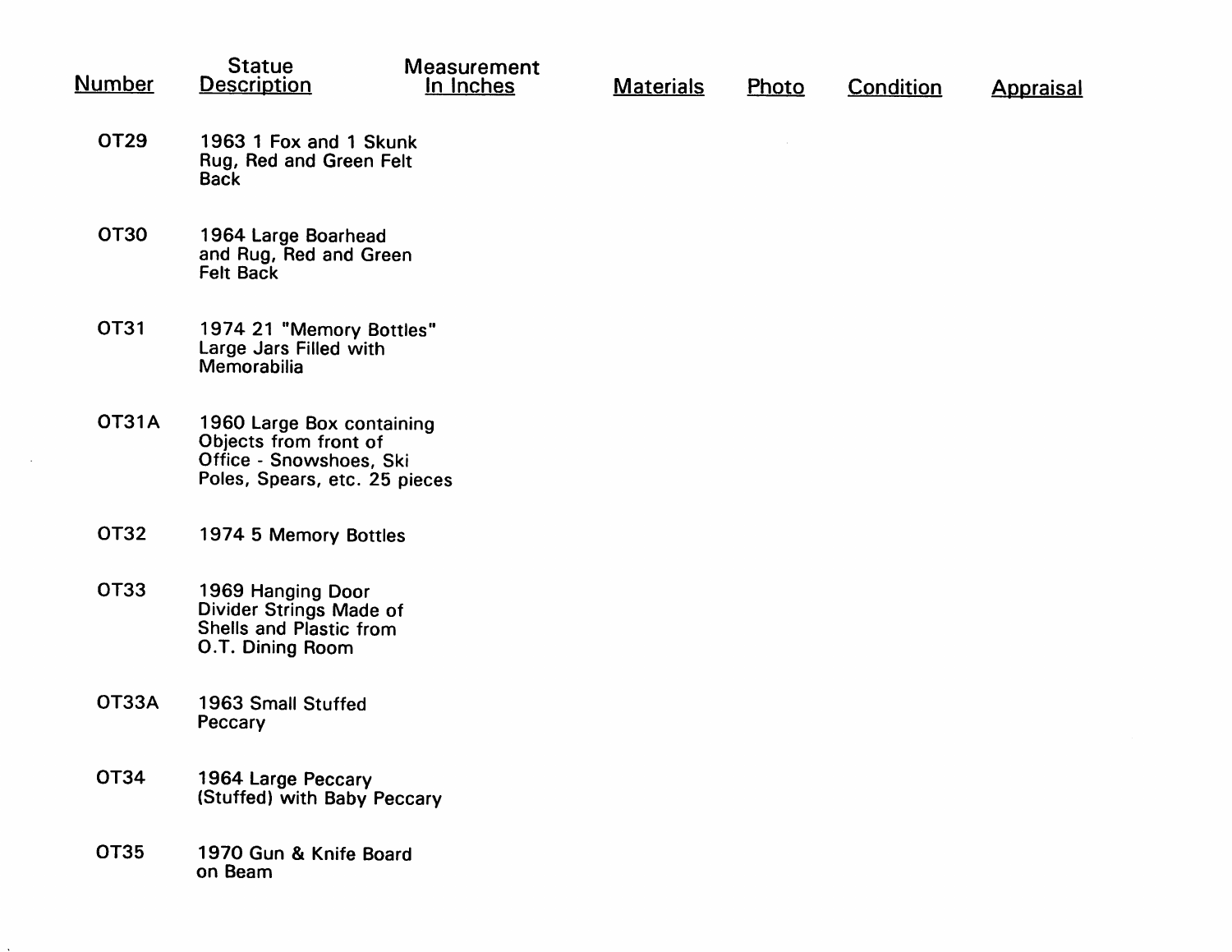| <u>Number</u> | <b>Statue</b><br><b>Description</b>                                                  | <b>Measurement</b><br>In Inches | <b>Materials</b> | Photo | <b>Condition</b> | <b>Appraisal</b> |  |  |  |
|---------------|--------------------------------------------------------------------------------------|---------------------------------|------------------|-------|------------------|------------------|--|--|--|
| <b>OT36</b>   | 1969 Large Knife Board                                                               |                                 |                  |       |                  |                  |  |  |  |
| <b>OT37</b>   | 1968 Large Knife and<br><b>Gun Board</b>                                             |                                 |                  |       |                  |                  |  |  |  |
| <b>OT38</b>   | 1969 20' Long Knife<br>and Gun Board                                                 |                                 |                  |       |                  |                  |  |  |  |
| <b>OT39</b>   | 1968 Long Knife and<br>Gun Board on Heavy Plank                                      |                                 |                  |       |                  |                  |  |  |  |
| <b>OT40</b>   | 1968 Huge 6' Long<br>Cement and Iron Gun                                             |                                 |                  |       |                  |                  |  |  |  |
| OT41          | 1970 7' Paper Mache<br><b>Totem Pole Altered and</b><br>Painted by O.T. (in RMF Car) |                                 |                  |       |                  |                  |  |  |  |
| <b>OT42</b>   | 1963 Signs made by OT                                                                |                                 |                  |       |                  |                  |  |  |  |
| <b>OT44</b>   | 1960 Photo Montage                                                                   |                                 |                  |       |                  |                  |  |  |  |
| <b>OT45</b>   | 1960 Photo Montage                                                                   |                                 |                  |       |                  |                  |  |  |  |
| <b>OT48</b>   | 1964 Huge L-Shaped Gun<br>and Deer Horn Outside<br><b>Exhibit</b>                    |                                 |                  |       |                  |                  |  |  |  |
| OT49          | 1965 Trapper Figure with<br><b>Shelter</b>                                           |                                 |                  |       |                  |                  |  |  |  |

 $\sim 10^{11}$